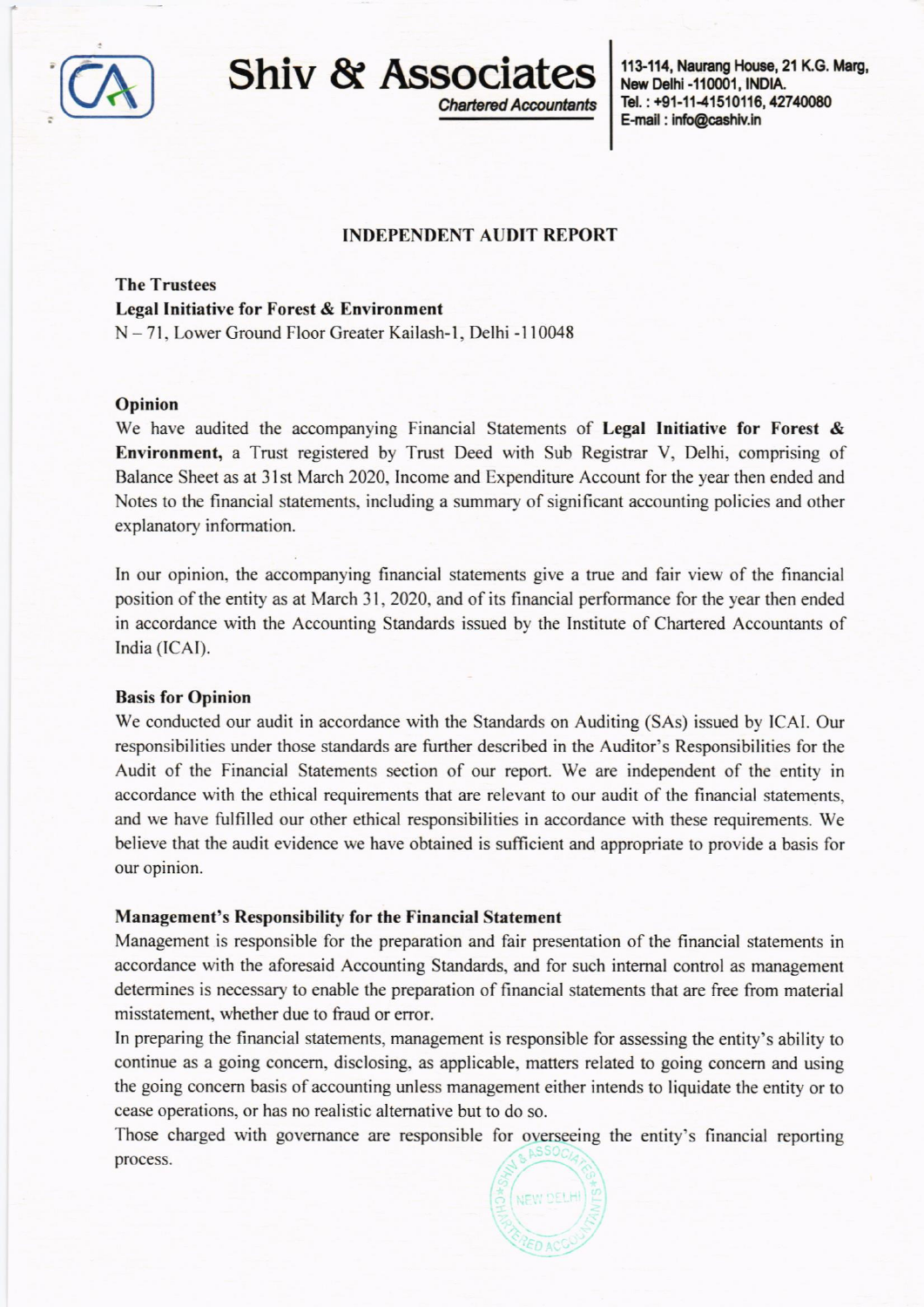## Auditor's Responsibility

Our objectives are to obtain reasonable assurance about whether the financial statements as a whole are free from material misstatement, whether due to fraud or error. and to issue an auditor's report that includes our opinion. Reasonable assurance is a high level of assurance. but is not a guarantee that an audit conducted in accordance with SAs will always detect a material misstatement when it exists. Misstatements can arise fiom fraud or error and are considered material if, individually or in the aggregate, they could reasonably be expected to influence the economic decisions of users taken on the basis of these financial statements.

# For Shiv and Associates

(Chartered Accountants) Firm Registration No. 009989N



U DIN: 20098414 AAAA CT 3551